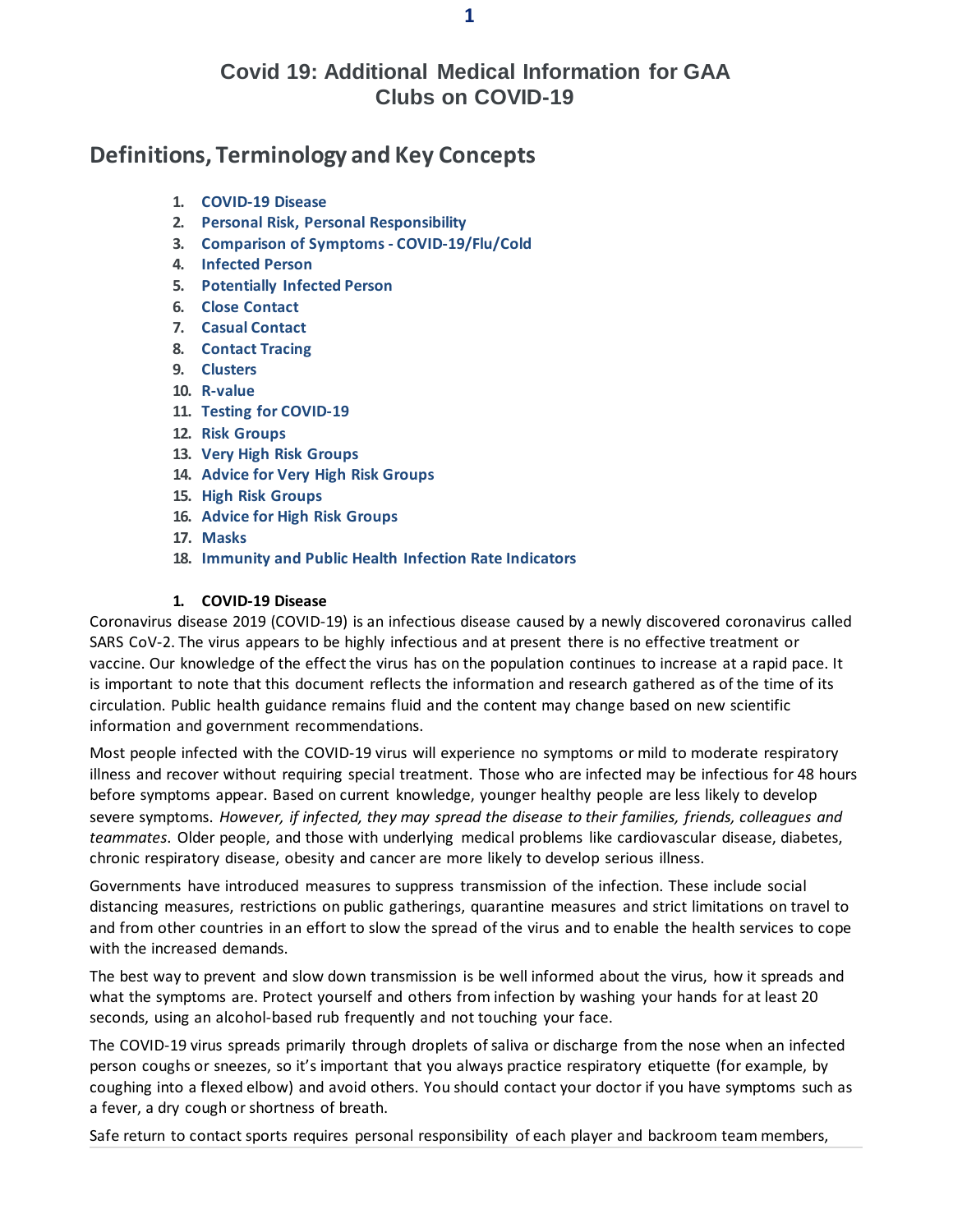careful monitoring of public health indicators of virus infectivity rates and R0 number, ramping up of the availability of virus PCR testing and contact tracing

### **2. Personal Risk, Personal Responsibility**

Unless and until a successful vaccine or effective antiviral agent is developed, COVID-19 will pose a risk. Young, healthy athletes appear to be less likely to develop severe symptoms, based on findings internationally in the present pandemic. Regular exercise is beneficial for the immune system. Prolonged high-intensity exercise as seen in professional athletes may lead to a degree of immune suppression. The physical, social and psychological benefits of being involved in a team sport are difficult to quantify but are very significant. For players involved in team sports, the vacuum created in their absence can lead to anxiety and depression,and predispose to alcohol abuse and gambling. Players may be concerned about the potential for transmitting infection to a vulnerable relative or contact. Individual players, with the appropriate support and without any pressure, should be free to balance the risks of participation against the benefits.

| <b>Symptoms</b>                       | <b>Coronavir</b><br>us (SARS<br>Cov2<br><b>Symptoms range</b><br>from mild to<br>severe | Flu<br><b>Abrupt onset</b><br>of symptoms | <b>Cold</b><br><b>Gradual onset</b><br>of symptoms |
|---------------------------------------|-----------------------------------------------------------------------------------------|-------------------------------------------|----------------------------------------------------|
| <b>Fever or chills</b>                | Common                                                                                  | Common                                    | Rare                                               |
| Cough                                 | Common<br>(usually dry)                                                                 | Common<br>(usually dry)                   | Mild                                               |
| <b>Shortness of</b><br>breath         | Common                                                                                  | <b>No</b>                                 | <b>No</b>                                          |
| <b>Fatigue</b>                        | Common                                                                                  | Common                                    | <b>Sometimes</b>                                   |
| <b>Aches and pains</b>                | Common                                                                                  | Common                                    | Common                                             |
| <b>Sore throat</b>                    | <b>Sometimes</b>                                                                        | <b>Sometimes</b>                          | Common                                             |
| <b>Headaches</b>                      | <b>Sometimes</b>                                                                        | Common                                    | Rare                                               |
| <b>Runny or</b><br><b>Stuffy Nose</b> | <b>Sometimes</b>                                                                        | <b>Sometimes</b>                          | Common                                             |
| <b>Feeling sick</b><br>or vomiting    | sometimes                                                                               | <b>Sometimes</b>                          | <b>No</b>                                          |
| <b>Diarrhoea</b>                      | sometimes                                                                               | <b>Sometimes</b><br>in children           | <b>No</b>                                          |
| <b>Sneezing</b>                       | <b>No</b>                                                                               | <b>No</b>                                 | Common                                             |
|                                       |                                                                                         |                                           |                                                    |

## **3. Comparison of Symptoms - COVID-19/Flu/Cold**

#### **4. Infected Person**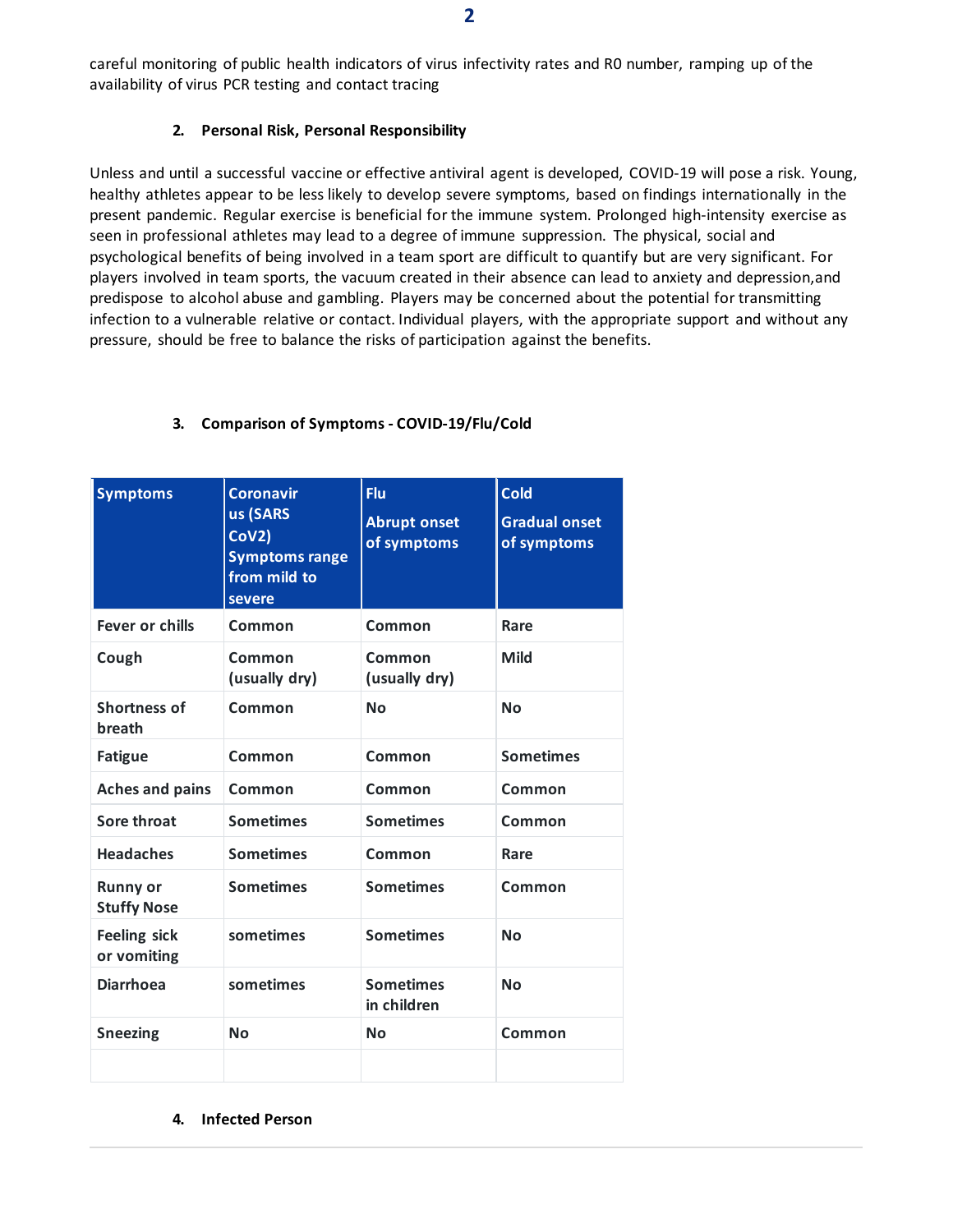An infected person is a person who has had a positive PCR (laboratory) test confirming the presence of COVID-19.

#### **5. Potentially Infected Person**

A potentially infected person is someone who:

- has symptoms or signs suggestive of COVID-19
- is awaiting results of testing following a close contact (see below)

#### **6. Close Contact**

A close contact is someone who has:

- had contact with an infected person (being contact within 2 metres and for >15minutes);
- provided direct care to an infected person without using proper personal protective equipment.
- stayed in the same close environment as an infected person (including sharing a workplace, classroom or household or being at the same gathering) for any amount oftime;
- travelled in close proximity with (that is, within 1 m separation from) an infected person in any kind of conveyance.

#### **7. Casual Contact**

● Any individual who has shared a closed space with a case for less than two hours.

Any individual who has shared a closed space with a case for longer than two hours, but following risk assessment, does not meet the definition of a closecontact.

#### **8. Contact Tracing**

Contact tracing is when health services identify who has been in close contact with someone who has an infection. The public health service will determine if you are at risk of catching it. In the case of coronavirus, it is about:

- Identifying who someone presumed / confirmed to have COVID-19 has been in contact with
- Identifying to what extent they were in contact with the individual presumed / confirmed to have COVID-19
- Establishing if that person is at risk of catching the virus themselves, and providing them with advice

#### **9. Clusters**

A confirmed case amongst a club / intercounty team may result in more than 1 positive case which will be deemed a case cluster requiring :

- **●** public health notification
- **●** self-isolation of allsquad
- **●** possibly opponents if case arose following a match session.

Association needs to plan for the same in terms of squad support, best practice and fixture planning and communication channels.

#### **10. R-value**

The R-value is the reproductive infection rate (the number of people infected by a single individual with the virus.

#### **11. Testing for COVID-19**

Currently, individuals are referred by their GP or Public Health for diagnostic tests.

● PCR testing (test used to confirm presence of COVID-19 virus) – If an individual is suspected to have an acute infection of COVID-19, they may be tested by having a swab of their nose and throat taken. The sample is used to detect the virus and confirm whether the individual is infected or not. It should be

**3**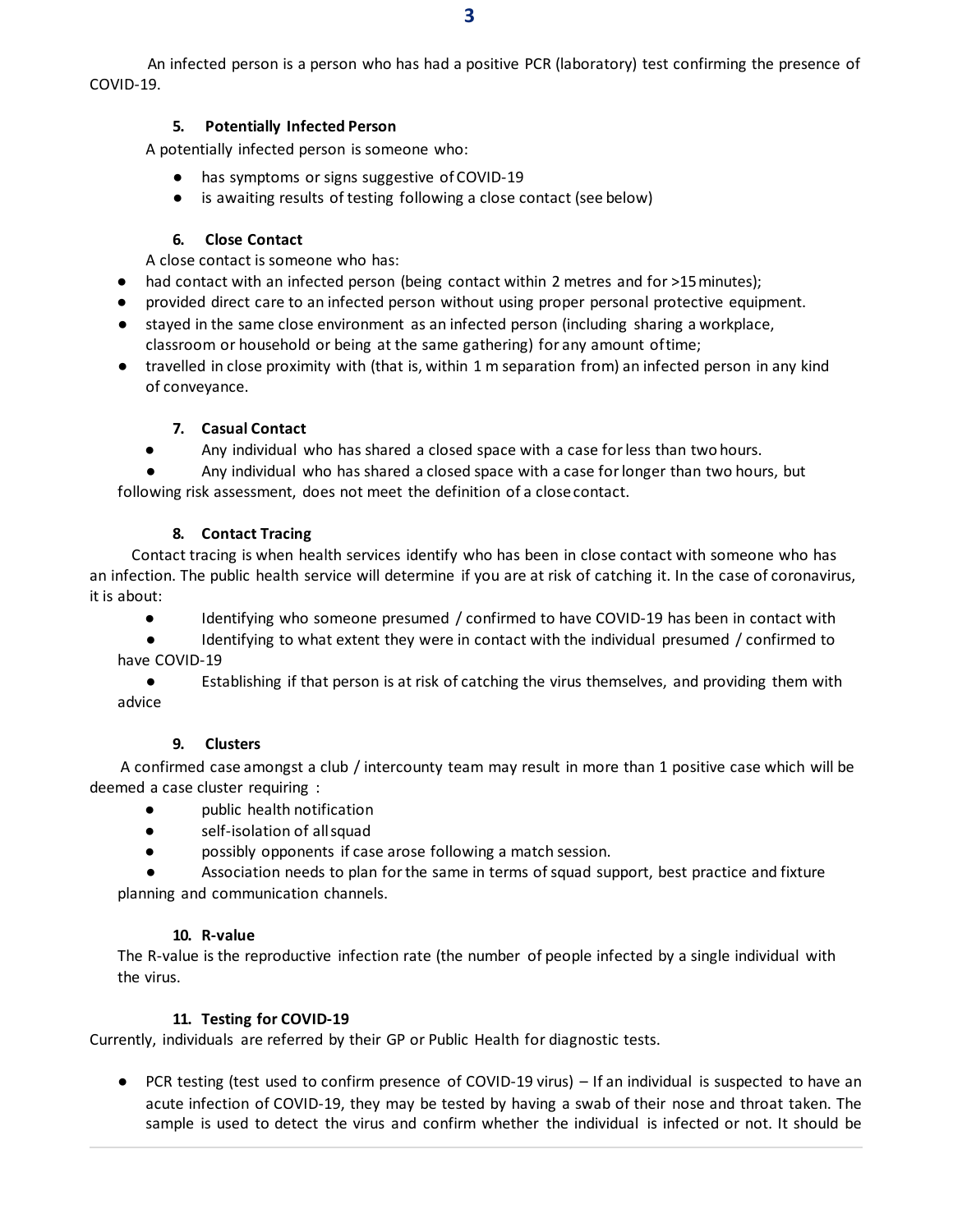noted that:

- o This testing is not perfect, there are missed cases (false negative)
- o A positive test means the individual must isolate at home
- o **'Close contacts'** of **an infected person** (defined above), from 2 days prior to the infected person becoming symptomatic, must also be tested.
- Antibody testing this is a pin-prick test. This test is under development and aims to measure the presence of antibodies (proteins made by the body to fight the virus) in the blood of individuals who have been exposed to the virus. It is hypothesised that the presence of an antibody will indicate that you have had the infection in the past however scientific research is ongoing to determine if the presence of the antibody ensures that you are immune and, if so, how long that immunity lasts. These tests are currently undergoing scientific validation.

#### **These tests may identify individuals who have:**

- been exposed and may be immune however this has to be determined by scientific research
- as part of a wider national screening programme to determine the seroprevalence of infection in Ireland

### **12. Risk Groups**

Coronavirus (COVID-19) can make anyone seriously ill. There are 2 categories that are particularly vulnerable:

- [very high risk](https://www2.hse.ie/conditions/coronavirus/people-at-higher-risk.html#very-high-risk) (also called extremely vulnerable)
- [high](https://www2.hse.ie/conditions/coronavirus/people-at-higher-risk.html#high-risk) risk

## **13. Very High Risk Group (also called extremely vulnerable)**

- are over 70 years of age even if you're fit and well
- have had an organ transplant
- are undergoing active chemotherapy for [cancer](https://www2.hse.ie/conditions/coronavirus/cancer-patients.html)
- are having radical radiotherapy for lung cancer
- have cancers of the blood or bone marrow such as leukaemia, lymphoma or myeloma who are at any stage of treatment
- are having immunotherapy or other continuing antibody treatments forcancer
- are having other targeted cancer treatments which can affect the immune system, such as protein kinase inhibitors or PARP inhibitors
- have had bone marrow or stem cell transplants in the last 6 months, or who are still taking immunosuppression drugs
- severe respiratory conditions including cystic fibrosis, severe [asthma,](https://www2.hse.ie/conditions/coronavirus/asthma.html) pulmonary fibrosis, lung fibrosis, interstitial lung disease and [severe](https://www2.hse.ie/conditions/coronavirus/copd.html) COPD
- have a condition that means you have a very high risk of getting infections (such as SCID, homozygous sickle cell)
- are taking medicine that makes you much more likely to get [infections](https://www2.hse.ie/conditions/coronavirus/weak-immune-system.html) (such as high doses of steroids or immunosuppression therapies)
- have a serious heart condition

## **14. Advice for Very High Risk Groups**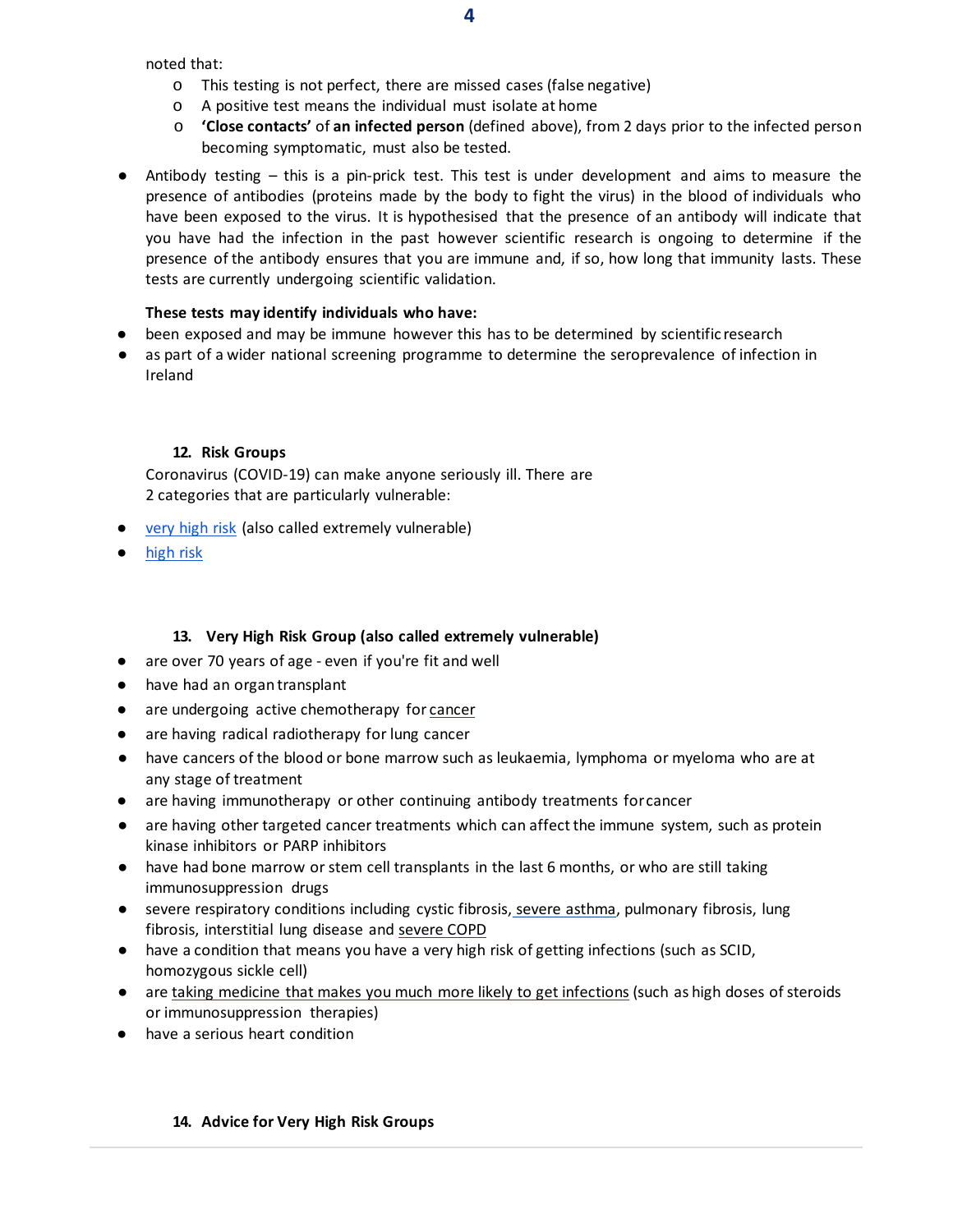If you are in a very high-risk group, you need to cocoon.

Players and support teams need to take extra precautions if they have family members in these groups to adhere to public health advice and limit close contact where possible. Hygiene measures outlined above and self isolation in the event of onset of symptoms or being identified as a close contact of some who is positive will reduce the risk of transmission to anyone in this group.

#### **15. High Risk Groups**

The list of people in high risk groups includes people who:

- are over 60 years of age
- have a learning disability
- have a lung condition that's not severe (such as [asthma,](https://www2.hse.ie/conditions/coronavirus/asthma.html) [COPD,](https://www2.hse.ie/conditions/coronavirus/copd.html) emphysema or bronchitis)
- have [heart disease \(such as heart](https://www2.hse.ie/conditions/coronavirus/heart-conditions.html) failure)
- have [high blood pressure](https://www2.hse.ie/conditions/coronavirus/high-blood-pressure.html) (hypertension)
- have [diabetes](https://www2.hse.ie/conditions/coronavirus/diabetes-and-coronavirus.html)
- have chronic kidney disease
- have liver disease (such as hepatitis)
- have a medical condition that can affect your breathing
- have cancer
- have a [weak immune system](https://www2.hse.ie/conditions/coronavirus/weak-immune-system.html) (immunosuppressed)
- have cerebrovascular disease
- have a condition affecting your brain or nerves (such as Parkinson's disease, motor neurone disease, multiple sclerosis, or cerebral palsy)
- have a problem with your spleen or have had your spleen removed
- have a condition that means you have a high risk of getting infections (such as HIV, lupus or scleroderma)
- are [taking medicine that can affect your immune system \(such as low doses ofsteroids\)](https://www2.hse.ie/conditions/coronavirus/weak-immune-system.html)
- have obesity
- are residents of nursing homes and other long-stay settings
- are in specialist disability care and are over 50 years of age or have an underlying health problem

## **16. Advice for High Risk Groups**

Protect yourself from coronavirus by:

- [staying at](https://www2.hse.ie/conditions/coronavirus/protect-yourself-and-others.html#stay-at-home) home
- social [distancing](https://www2.hse.ie/conditions/coronavirus/protect-yourself-and-others.html#social-distancing)
- [washing your hands regularly and](https://www2.hse.ie/conditions/coronavirus/protect-yourself-and-others.html#hand-washing) properly

You do not need t[o self-isolate](https://www2.hse.ie/conditions/coronavirus/managing-coronavirus-at-home/self-isolation.html) unless you have [symptoms of coronavirus.](https://www2.hse.ie/conditions/coronavirus/symptoms.html)